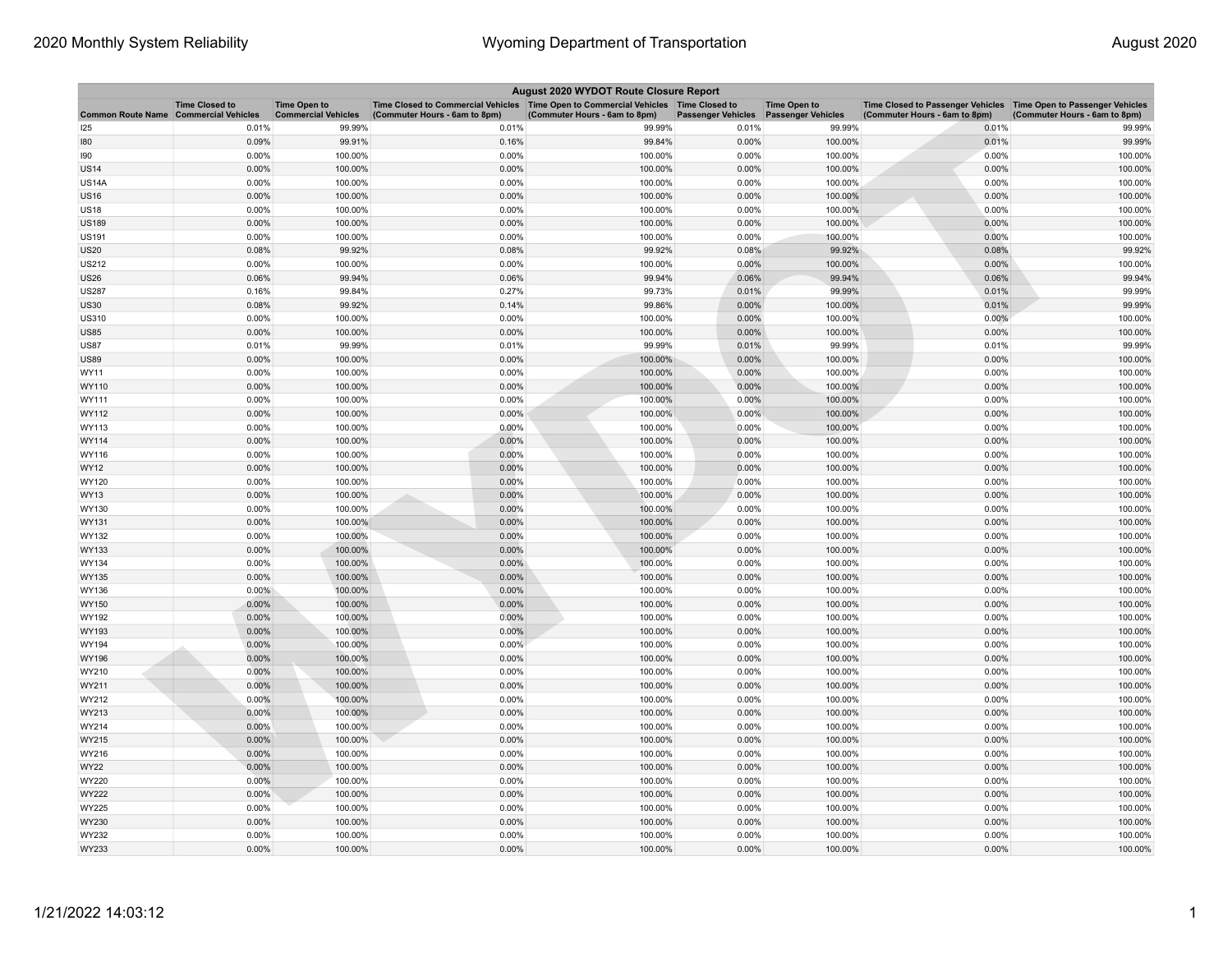| August 2020 WYDOT Route Closure Report       |                       |                                                   |                                                                                                                       |                               |                           |                                                  |                                                                                                    |                               |  |
|----------------------------------------------|-----------------------|---------------------------------------------------|-----------------------------------------------------------------------------------------------------------------------|-------------------------------|---------------------------|--------------------------------------------------|----------------------------------------------------------------------------------------------------|-------------------------------|--|
| <b>Common Route Name Commercial Vehicles</b> | <b>Time Closed to</b> | <b>Time Open to</b><br><b>Commercial Vehicles</b> | Time Closed to Commercial Vehicles  Time Open to Commercial Vehicles  Time Closed to<br>(Commuter Hours - 6am to 8pm) | (Commuter Hours - 6am to 8pm) | <b>Passenger Vehicles</b> | <b>Time Open to</b><br><b>Passenger Vehicles</b> | Time Closed to Passenger Vehicles Time Open to Passenger Vehicles<br>(Commuter Hours - 6am to 8pm) | (Commuter Hours - 6am to 8pm) |  |
| WY235                                        | 0.00%                 | 100.00%                                           | 0.00%                                                                                                                 | 100.00%                       | 0.00%                     | 100.00%                                          | 0.00%                                                                                              | 100.00%                       |  |
| WY236                                        | 0.00%                 | 100.00%                                           | 0.00%                                                                                                                 | 100.00%                       | 0.00%                     | 100.00%                                          | 0.00%                                                                                              | 100.00%                       |  |
| WY237                                        | 0.00%                 | 100.00%                                           | 0.00%                                                                                                                 | 100.00%                       | 0.00%                     | 100.00%                                          | 0.00%                                                                                              | 100.00%                       |  |
| WY238                                        | 0.00%                 | 100.00%                                           | 0.00%                                                                                                                 | 100.00%                       | 0.00%                     | 100.00%                                          | 0.00%                                                                                              | 100.00%                       |  |
| WY239                                        | 0.00%                 | 100.00%                                           | 0.00%                                                                                                                 | 100.00%                       | 0.00%                     | 100.00%                                          | 0.00%                                                                                              | 100.00%                       |  |
| WY24                                         | 0.00%                 | 100.00%                                           | 0.00%                                                                                                                 | 100.00%                       | 0.00%                     | 100.00%                                          | 0.00%                                                                                              | 100.00%                       |  |
| WY240                                        | 0.00%                 | 100.00%                                           | 0.00%                                                                                                                 | 100.00%                       | 0.00%                     | 100.00%                                          | 0.00%                                                                                              | 100.00%                       |  |
| WY251                                        | 0.00%                 | 100.00%                                           | 0.00%                                                                                                                 | 100.00%                       | 0.00%                     | 100.00%                                          | 0.00%                                                                                              | 100.00%                       |  |
| WY257                                        | 0.00%                 | 100.00%                                           | 0.00%                                                                                                                 | 100.00%                       | 0.00%                     | 100.00%                                          | 0.00%                                                                                              | 100.00%                       |  |
| WY258                                        | 0.00%                 | 100.00%                                           | 0.00%                                                                                                                 | 100.00%                       | 0.00%                     | 100.00%                                          | 0.00%                                                                                              | 100.00%                       |  |
| WY259                                        | 0.00%                 | 100.00%                                           | 0.00%                                                                                                                 | 100.00%                       | 0.00%                     | 100.00%                                          | 0.00%                                                                                              | 100.00%                       |  |
| WY270                                        | 0.00%                 | 100.00%                                           | 0.00%                                                                                                                 | 100.00%                       | 0.00%                     | 100.00%                                          | 0.00%                                                                                              | 100.00%                       |  |
| WY28                                         | 0.41%                 | 99.59%                                            | 0.71%                                                                                                                 | 99.29%                        | 0.00%                     | 100.00%                                          | 0.00%                                                                                              | 100.00%                       |  |
| WY296                                        | 0.00%                 | 100.00%                                           | 0.00%                                                                                                                 | 100.00%                       | 0.00%                     | 100.00%                                          | 0.00%                                                                                              | 100.00%                       |  |
| WY313                                        | 0.00%                 | 100.00%                                           | 0.00%                                                                                                                 | 100.00%                       | 0.00%                     | 100.00%                                          | 0.00%                                                                                              | 100.00%                       |  |
| WY320                                        | 0.00%                 | 100.00%                                           | 0.00%                                                                                                                 | 100.00%                       | 0.00%                     | 100.00%                                          | 0.00%                                                                                              | 100.00%                       |  |
| WY321                                        | 0.00%                 | 100.00%                                           | 0.00%                                                                                                                 | 100.00%                       | 0.00%                     | 100.00%                                          | 0.00%                                                                                              | 100.00%                       |  |
| WY331                                        | 0.00%                 | 100.00%                                           | 0.00%                                                                                                                 | 100.00%                       | 0.00%                     | 100.00%                                          | 0.00%                                                                                              | 100.00%                       |  |
| WY335                                        | 0.00%                 | 100.00%                                           | 0.00%                                                                                                                 | 100.00%                       | 0.00%                     | 100.00%                                          | 0.00%                                                                                              | 100.00%                       |  |
| WY336                                        | 0.00%                 | 100.00%                                           | 0.00%                                                                                                                 | 100.00%                       | 0.00%                     | 100.00%                                          | 0.00%                                                                                              | 100.00%                       |  |
| WY338                                        | 0.00%                 | 100.00%                                           | 0.00%                                                                                                                 | 100.00%                       | 0.00%                     | 100.00%                                          | 0.00%                                                                                              | 100.00%                       |  |
| WY34                                         | 0.00%                 | 100.00%                                           | 0.00%                                                                                                                 | 100.00%                       | 0.00%                     | 100.00%                                          | 0.00%                                                                                              | 100.00%                       |  |
| WY340                                        | 0.00%                 | 100.00%                                           | 0.00%                                                                                                                 | 100.00%                       | 0.00%                     | 100.00%                                          | 0.00%                                                                                              | 100.00%                       |  |
| WY343                                        | 0.00%                 | 100.00%                                           | 0.00%                                                                                                                 | 100.00%                       | 0.00%                     | 100.00%                                          | 0.00%                                                                                              | 100.00%                       |  |
| WY345                                        | 0.00%                 | 100.00%                                           | 0.00%                                                                                                                 | 100.00%                       | 0.00%                     | 100.00%                                          | 0.00%                                                                                              | 100.00%                       |  |
| WY350                                        | 0.00%                 | 100.00%                                           | 0.00%                                                                                                                 | 100.00%                       | 0.00%                     | 100.00%                                          | 0.00%                                                                                              | 100.00%                       |  |
| WY351                                        | 0.00%                 | 100.00%                                           | 0.00%                                                                                                                 | 100.00%                       | 0.00%                     | 100.00%                                          | 0.00%                                                                                              | 100.00%                       |  |
| WY352                                        | 0.00%                 | 100.00%                                           | 0.00%                                                                                                                 | 100.00%                       | 0.00%                     | 100.00%                                          | 0.00%                                                                                              | 100.00%                       |  |
| WY353                                        | 0.00%                 | 100.00%                                           | 0.00%<br>0.00%                                                                                                        | 100.00%                       | 0.00%                     | 100.00%                                          | 0.00%<br>0.00%                                                                                     | 100.00%                       |  |
| WY371                                        | 0.00%                 | 100.00%                                           | 0.00%                                                                                                                 | 100.00%                       | 0.00%                     | 100.00%                                          |                                                                                                    | 100.00%                       |  |
| WY372                                        | 0.00%                 | 100.00%                                           |                                                                                                                       | 100.00%                       | 0.00%                     | 100.00%                                          | 0.00%                                                                                              | 100.00%                       |  |
| WY374<br>WY387                               | 0.00%<br>0.06%        | 100.00%<br>99.94%                                 | 0.00%<br>0.11%                                                                                                        | 100.00%<br>99.89%             | 0.00%<br>0.06%            | 100.00%<br>99.94%                                | 0.00%<br>0.11%                                                                                     | 100.00%<br>99.89%             |  |
| WY390                                        | 0.00%                 | 100.00%                                           | 0.00%                                                                                                                 | 100.00%                       | 0.00%                     | 100.00%                                          | 0.00%                                                                                              | 100.00%                       |  |
|                                              | $0.00\%$              | 100.00%                                           | 0.00%                                                                                                                 | 100.00%                       | 0.00%                     | 100.00%                                          | 0.00%                                                                                              | 100.00%                       |  |
| WY410<br>WY411                               | 0.00%                 | 100.00%                                           | 0.00%                                                                                                                 | 100.00%                       | 0.00%                     | 100.00%                                          | 0.00%                                                                                              | 100.00%                       |  |
| WY412                                        | 0.00%                 | 100.00%                                           | 0.00%                                                                                                                 | 100.00%                       | 0.00%                     | 100.00%                                          | 0.00%                                                                                              | 100.00%                       |  |
| WY414                                        | 0.00%                 | 100.00%                                           | 0.00%                                                                                                                 | 100.00%                       | 0.00%                     | 100.00%                                          | 0.00%                                                                                              | 100.00%                       |  |
| WY430                                        | 0.00%                 | 100.00%                                           | 0.00%                                                                                                                 | 100.00%                       | 0.00%                     | 100.00%                                          | 0.00%                                                                                              | 100.00%                       |  |
| WY431                                        | 0.00%                 | 100.00%                                           | 0.00%                                                                                                                 | 100.00%                       | 0.00%                     | 100.00%                                          | 0.00%                                                                                              | 100.00%                       |  |
| WY450                                        | 0.00%                 | 100.00%                                           | 0.00%                                                                                                                 | 100.00%                       | 0.00%                     | 100.00%                                          | 0.00%                                                                                              | 100.00%                       |  |
| WY487                                        | 0.00%                 | 100.00%                                           | 0.00%                                                                                                                 | 100.00%                       | 0.00%                     | 100.00%                                          | 0.00%                                                                                              | 100.00%                       |  |
| WY50                                         | 0.00%                 | 100.00%                                           | 0.00%                                                                                                                 | 100.00%                       | 0.00%                     | 100.00%                                          | 0.00%                                                                                              | 100.00%                       |  |
| WY51                                         | 0.00%                 | 100.00%                                           | 0.00%                                                                                                                 | 100.00%                       | 0.00%                     | 100.00%                                          | 0.00%                                                                                              | 100.00%                       |  |
| WY530                                        | 0.00%                 | 100.00%                                           | 0.00%                                                                                                                 | 100.00%                       | 0.00%                     | 100.00%                                          | 0.00%                                                                                              | 100.00%                       |  |
| WY585                                        | 0.00%                 | 100.00%                                           | 0.00%                                                                                                                 | 100.00%                       | 0.00%                     | 100.00%                                          | 0.00%                                                                                              | 100.00%                       |  |
| WY59                                         | 0.00%                 | 100.00%                                           | 0.00%                                                                                                                 | 100.00%                       | 0.00%                     | 100.00%                                          | 0.00%                                                                                              | 100.00%                       |  |
| WY70                                         | 0.00%                 | 100.00%                                           | 0.00%                                                                                                                 | 100.00%                       | 0.00%                     | 100.00%                                          | 0.00%                                                                                              | 100.00%                       |  |
| WY71                                         | 0.00%                 | 100.00%                                           | 0.00%                                                                                                                 | 100.00%                       | 0.00%                     | 100.00%                                          | 0.00%                                                                                              | 100.00%                       |  |
| WY72                                         | 0.00%                 | 100.00%                                           | 0.00%                                                                                                                 | 100.00%                       | 0.00%                     | 100.00%                                          | 0.00%                                                                                              | 100.00%                       |  |
| WY77                                         | 0.00%                 | 100.00%                                           | 0.00%                                                                                                                 | 100.00%                       | 0.00%                     | 100.00%                                          | 0.00%                                                                                              | 100.00%                       |  |
| WY789                                        | 0.00%                 | 100.00%                                           | 0.00%                                                                                                                 | 100.00%                       | 0.00%                     | 100.00%                                          | 0.00%                                                                                              | 100.00%                       |  |
| WY89                                         | 0.00%                 | 100.00%                                           | 0.00%                                                                                                                 | 100.00%                       | 0.00%                     | 100.00%                                          | 0.00%                                                                                              | 100.00%                       |  |
| WY93                                         | 0.00%                 | 100.00%                                           | 0.00%                                                                                                                 | 100.00%                       | 0.00%                     | 100.00%                                          | 0.00%                                                                                              | 100.00%                       |  |